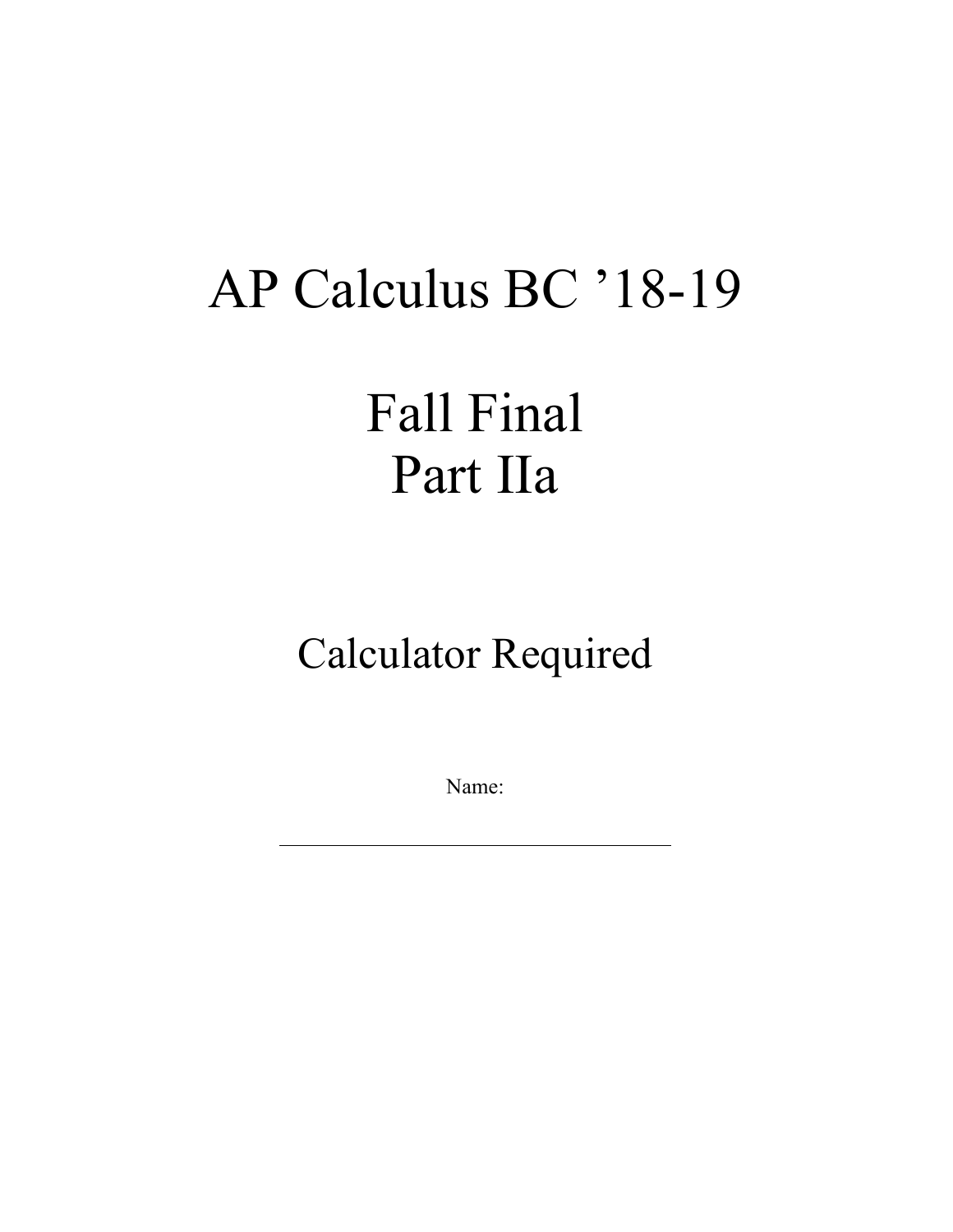1. At time  $t = 0$ , there are 120 gallons of oil in a tank. During the time interval  $0 \le t \le 10$  hours, oil flows into the tank at a rate of  $h(t) = 10 - \frac{t \cos(t)}{2}$  and out of the tank at a rate given by  $g(t) = 6 + \frac{6}{11}$ . Both *h* and *g* are measured in gallons per hour. 2  $e^{0.52t}$ *t* +1

a) How much oil flows out of the tank during this 10-hour time period?

b) Find the value of  $h(4.3) - g(4.3)$ . Using correct units, explain what this value represents in the context of this problem.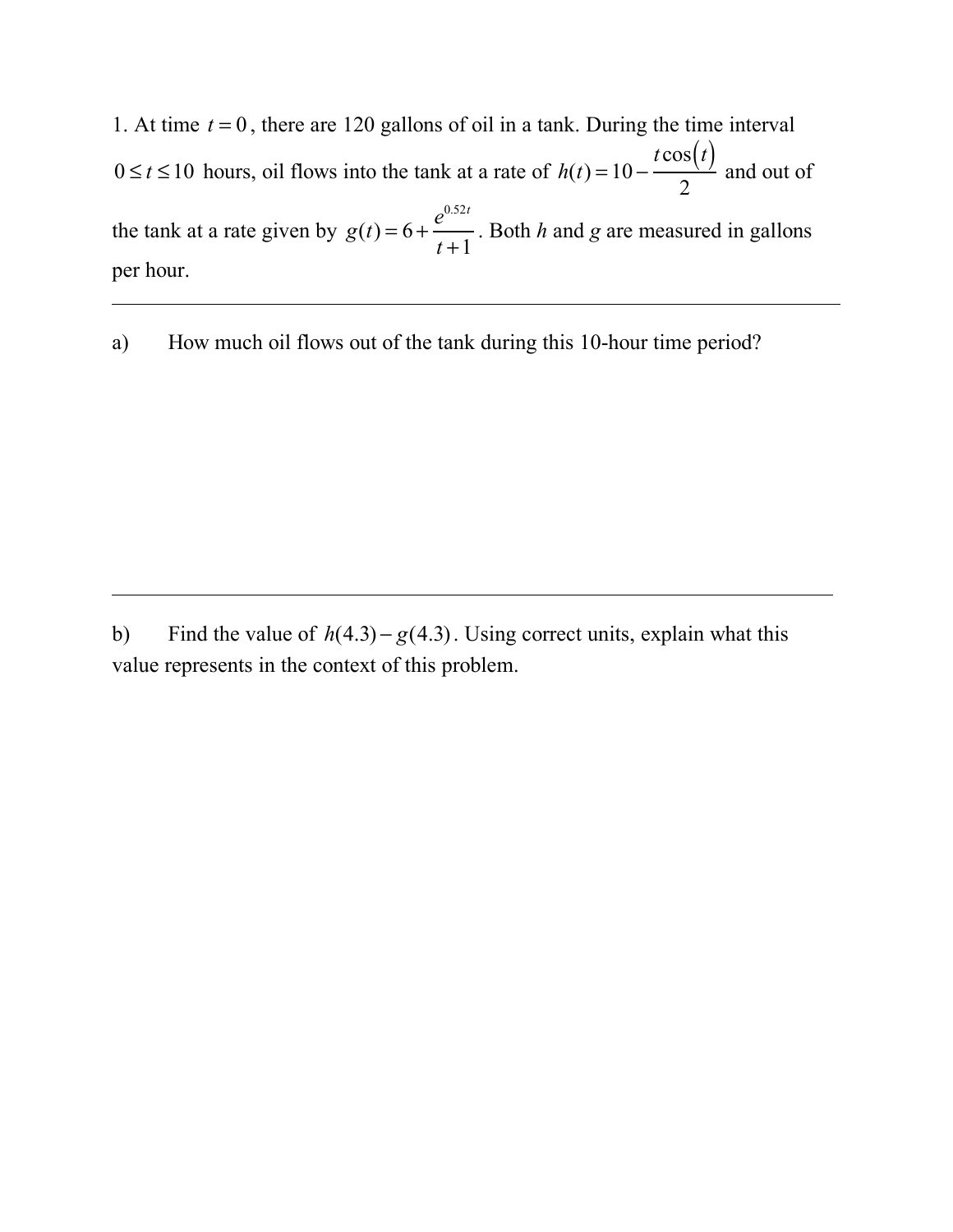c) Write an expression for  $A(t)$ , the total amount of oil in the tank at time *t*.

d) Find the absolute maximum and minimum amount of oil in the tank during  $0 \le t \le 10$  hours.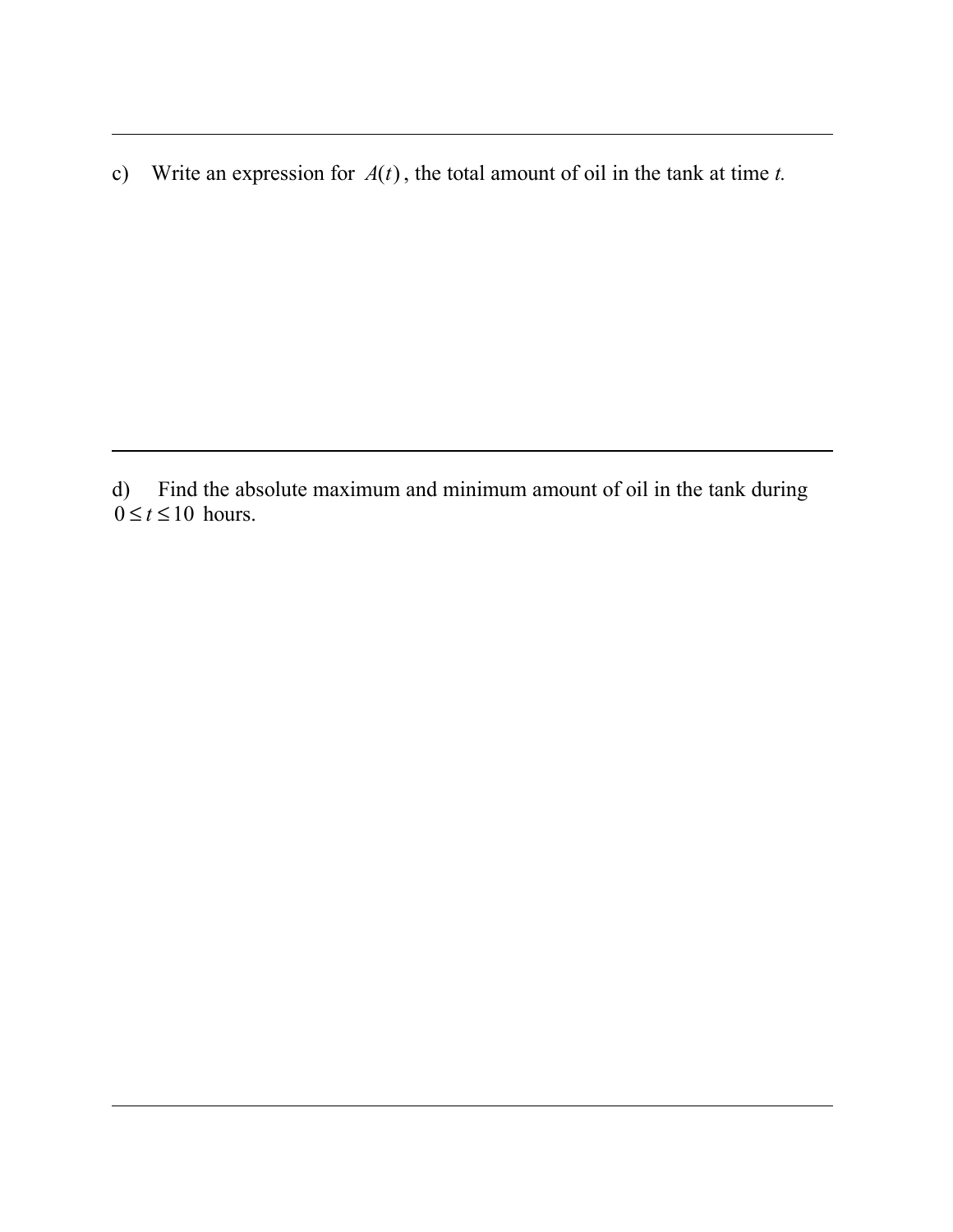2. A tree trunk has circular horizontal cross sections. The radius  $r(h)$  of the tree trunk is a differentiable function of the height *h* of the tree measured from the ground. Both *r* and *h* are measured in feet. Selected values of *r* and *h* are given in the table below.

| height from the ground<br>(feet)           |                |  |                 |  |
|--------------------------------------------|----------------|--|-----------------|--|
| r(h)<br>radius of the tree trunk<br>(feet) | $\overline{3}$ |  | $2.5$   2   2.5 |  |

a) Use a Right Riemann sum with subintervals indicated by the table to approximate the value of  $\frac{1}{6}$   $\int r(h) dh$ . Using correct units, explain the meaning of this value in the context of this problem. 1 8  $\int_0^{\infty} r(h) dh$  $\int_0^8$ 

b) Must there be a height within the first eight feet of tree trunk where  $\frac{dr}{dt} = 0$ ? Explain. *dr*  $\frac{d\mathbf{r}}{dh} = 0$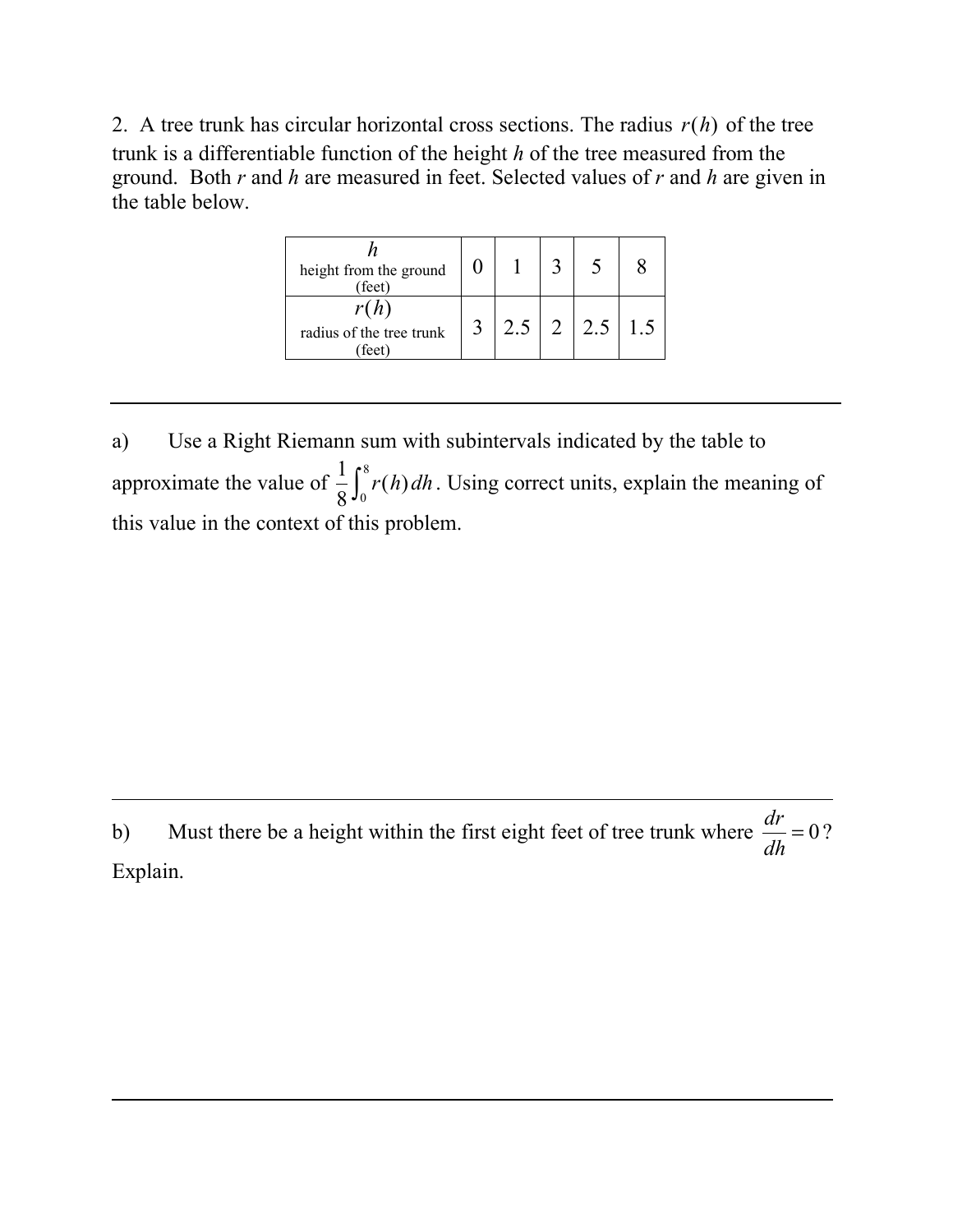c) Write an expression involving one or more integrals to calculate the volume of the tree trunk from  $h = 0$  to  $h = 8$ . Use a Left Riemann sum to approximate the value of this expression.

d) For heights above 8 feet, the radius is given by  $g(h) = \frac{1}{h^2} + \frac{95}{64}$ . A squirrel climbs up the tree at a rate of  $\frac{dn}{l} = 3 \frac{lt}{l}$ . How quickly is the radius of the tree changing when the squirrel is 9 feet above the ground?  $\frac{1}{h^2}$  + 95 64  $\frac{dh}{dt} = 3 \text{ ft/s}$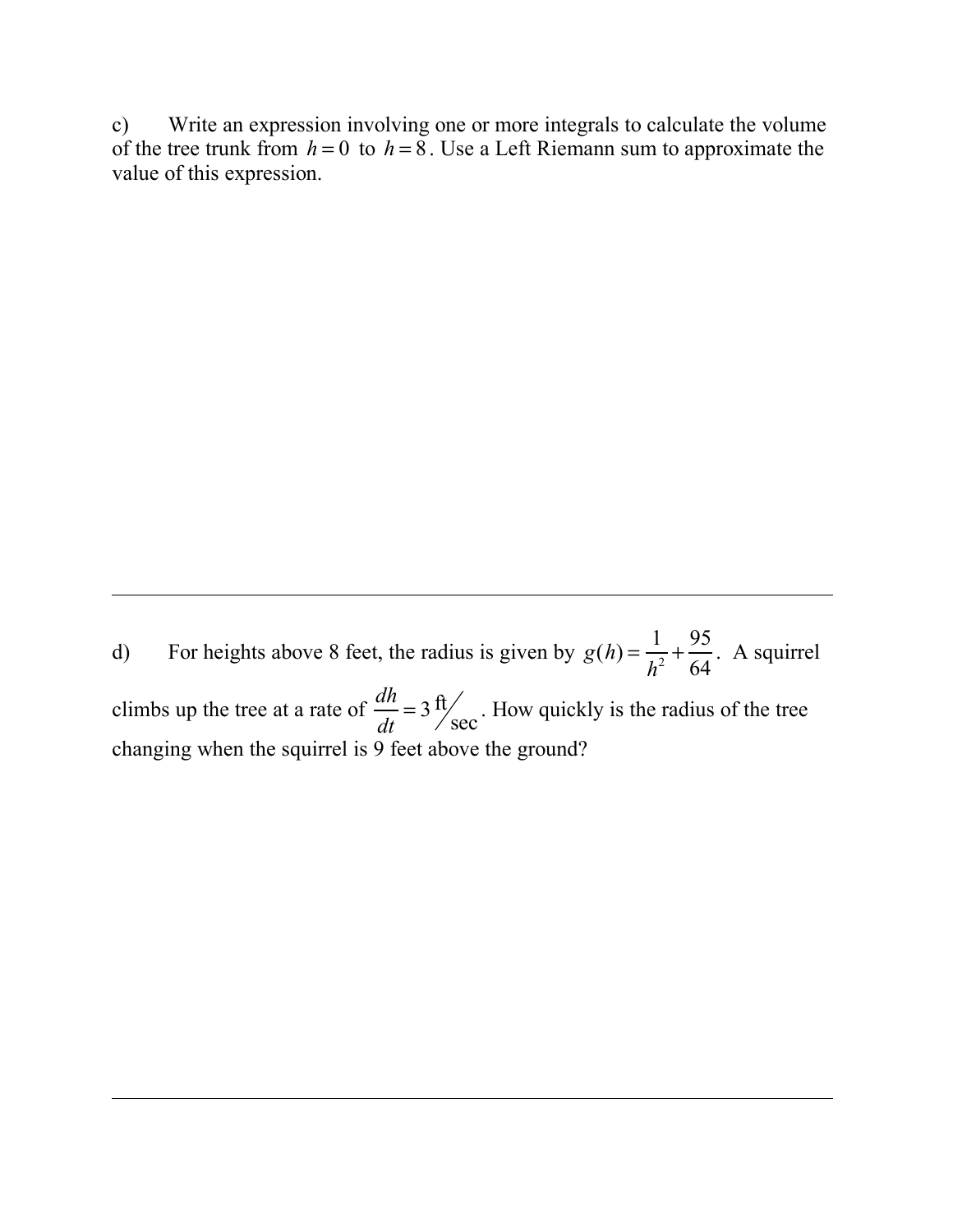# End of AP Calculus BC '18-19 Fall Final -- Part IIa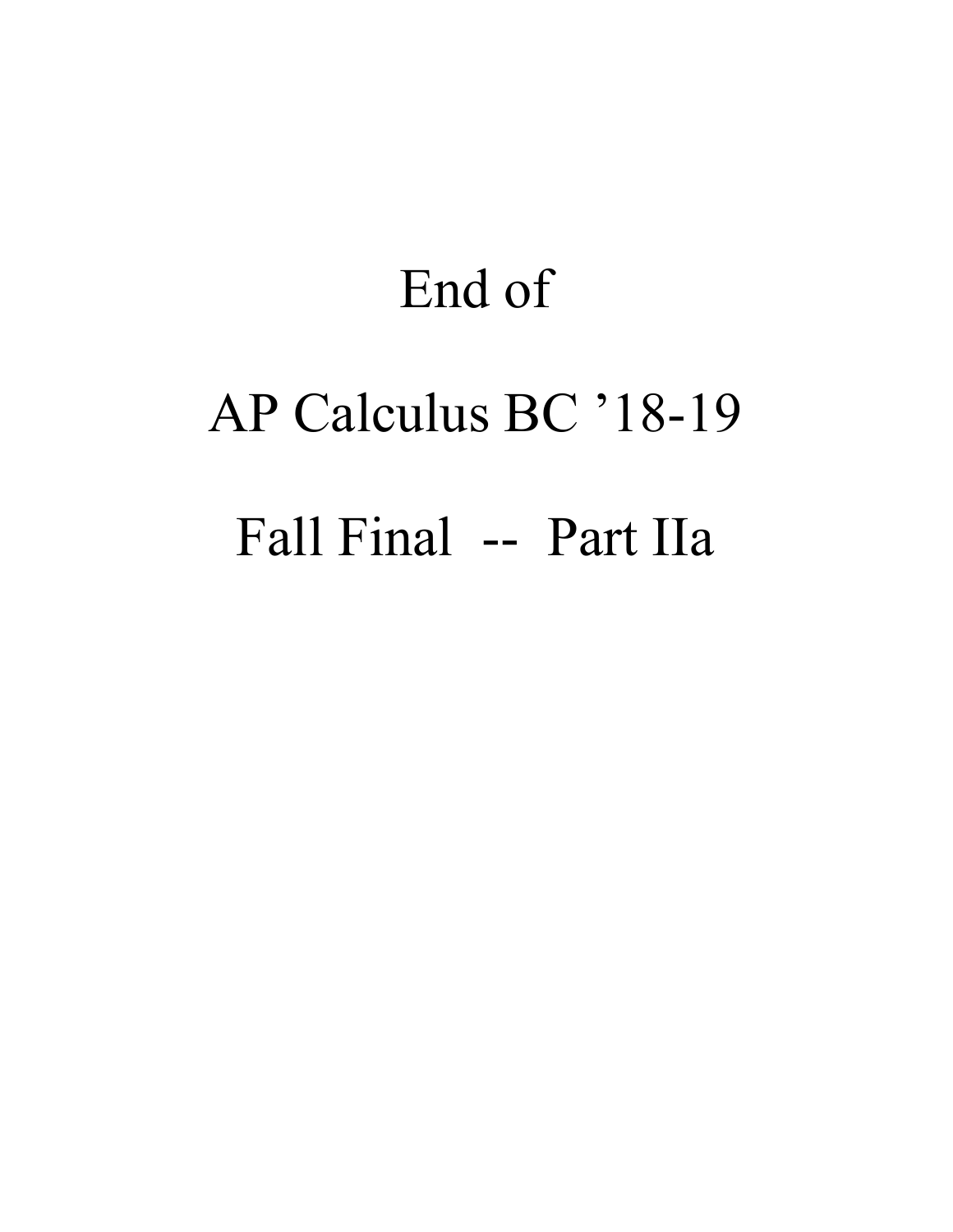### AP Calculus BC '18-19

#### Fall Final Part IIb

No Calculator Allowed

Name: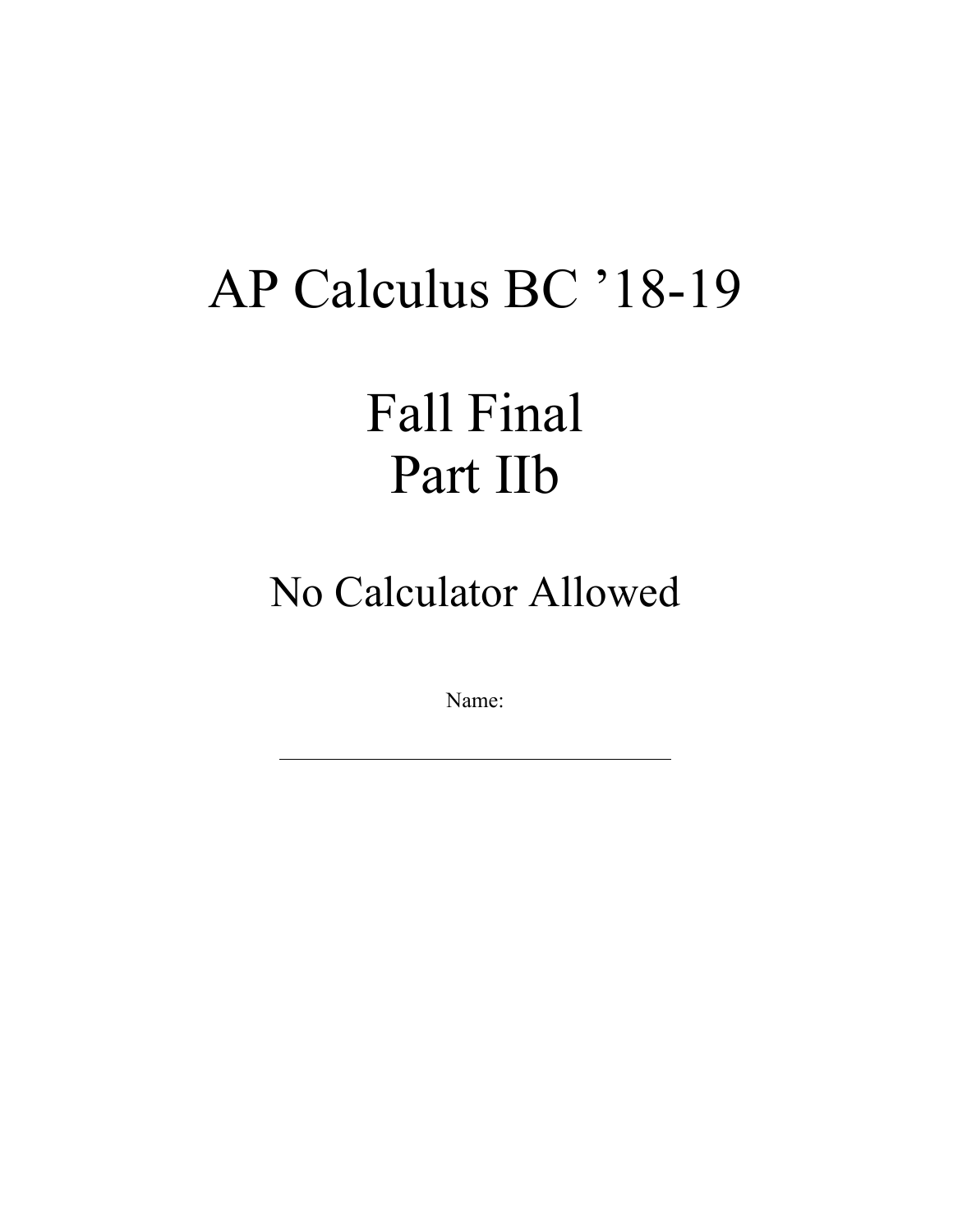3. Let *R* be the region bounded by  $y = 2x^2$  and  $y = x^3$ , shaded in the picture below. The curves intersect at the origin and at the point  $(2,8)$ .



a) Find the area of *R*.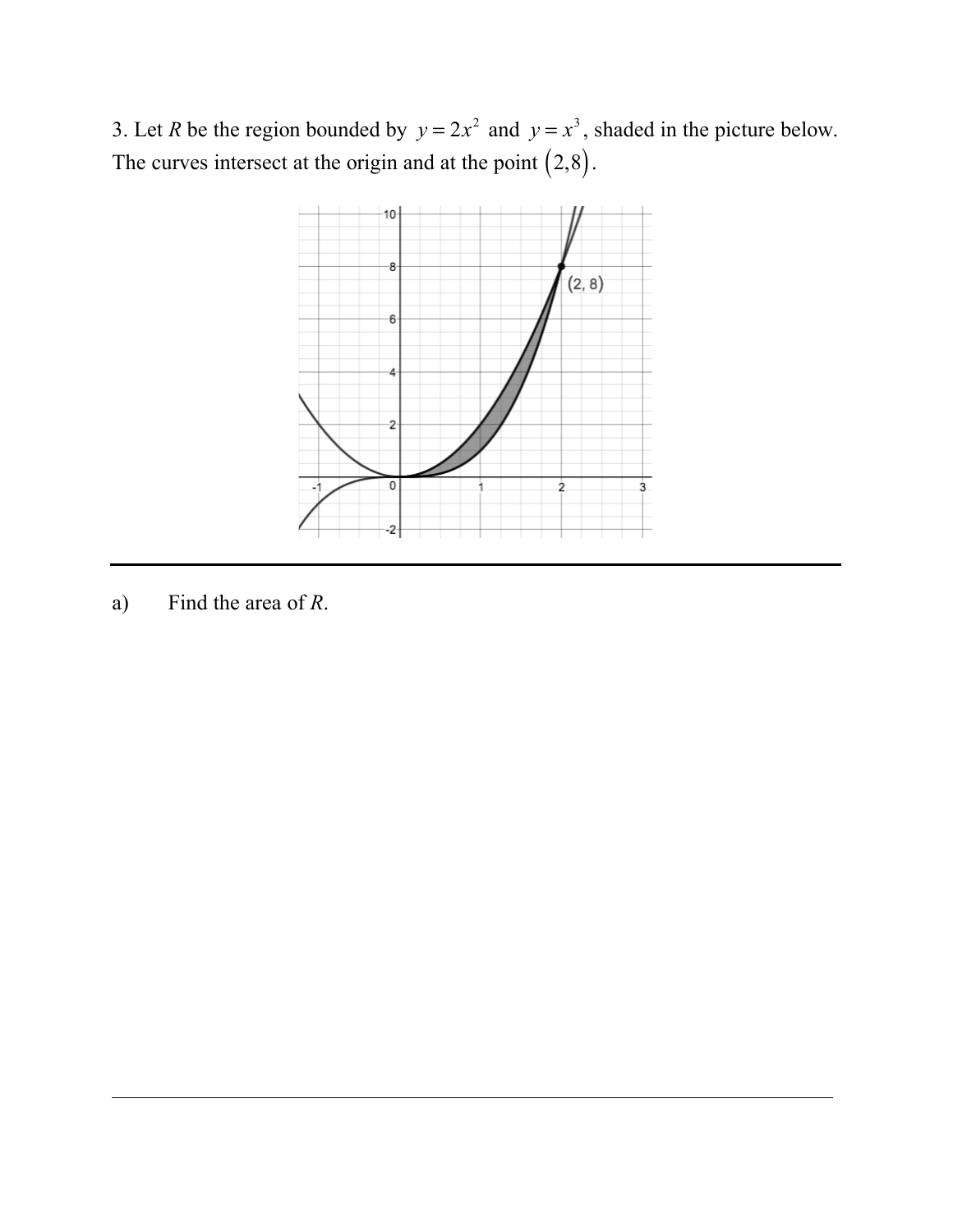b) Set up, but do not evaluate, an expression involving one or more integrals that would find the volume of the solid whose base is  $R$  and whose cross sections parallel to the y-axis are semicircles.

c) Find the volume of the solid formed by revolving *R* around the y-axis.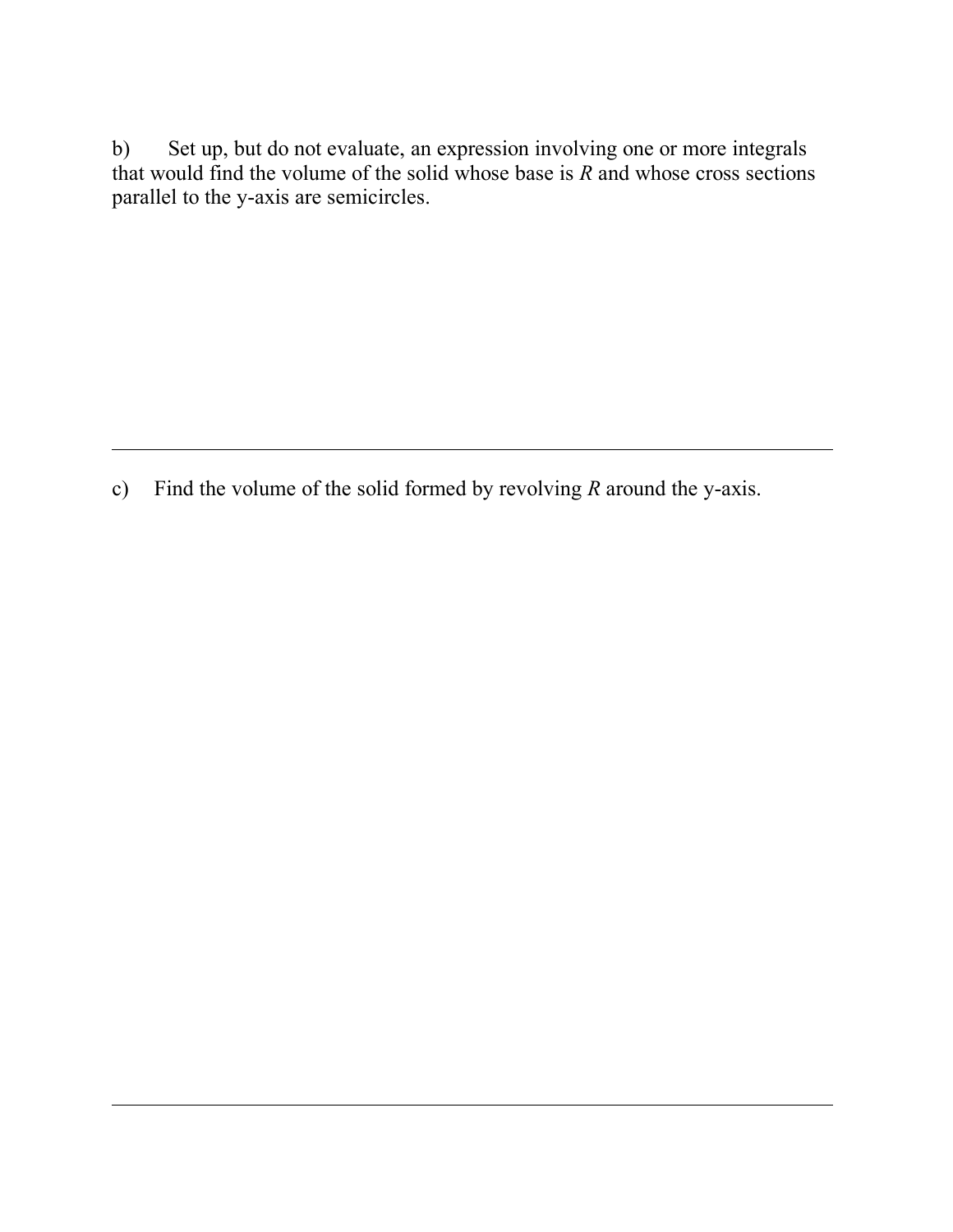4. The temperature of water in a pond is modeled by the equation  $B(t)$ , which satisfies the differential equation  $\frac{dE}{dt} = -\frac{\sqrt{B}}{2} + 1$ . At time  $t = 0$  hours, the pond's temperature is 81°F.  $\frac{dB}{dt} = -\frac{\sqrt{B}}{8}$  $+1$ . At time  $t = 0$ 

a) Write the equation of the line tangent to *B* at  $t = 0$  and use it to approximate the temperature of the pond at  $t = 1$ .

b) For what value(s) of *B* does *B(t)* have a critical value?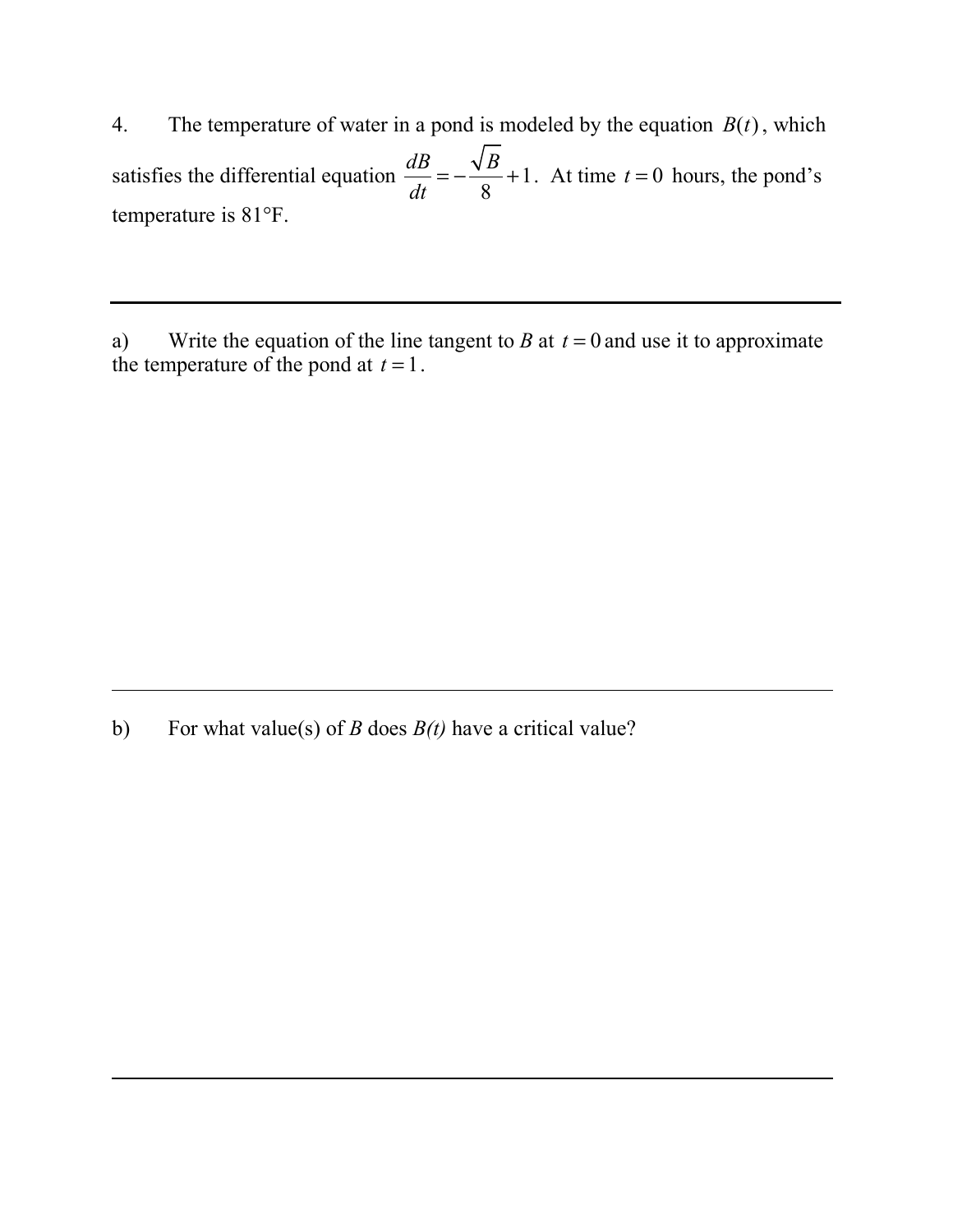c) Find 
$$
\frac{d^2B}{dt^2}
$$
 in terms of B.

d) A researcher suggests a different possible model for the temperature of the lake as  $P(t)$ , where  $\frac{dP}{dt} = \frac{-10}{(2t+1)^3}$ . The pond still begins with a temperature of

 $81^{\circ}$ F at  $t = 0$ . Using this model, what temperature would the pond converge to after an infinite amount of time?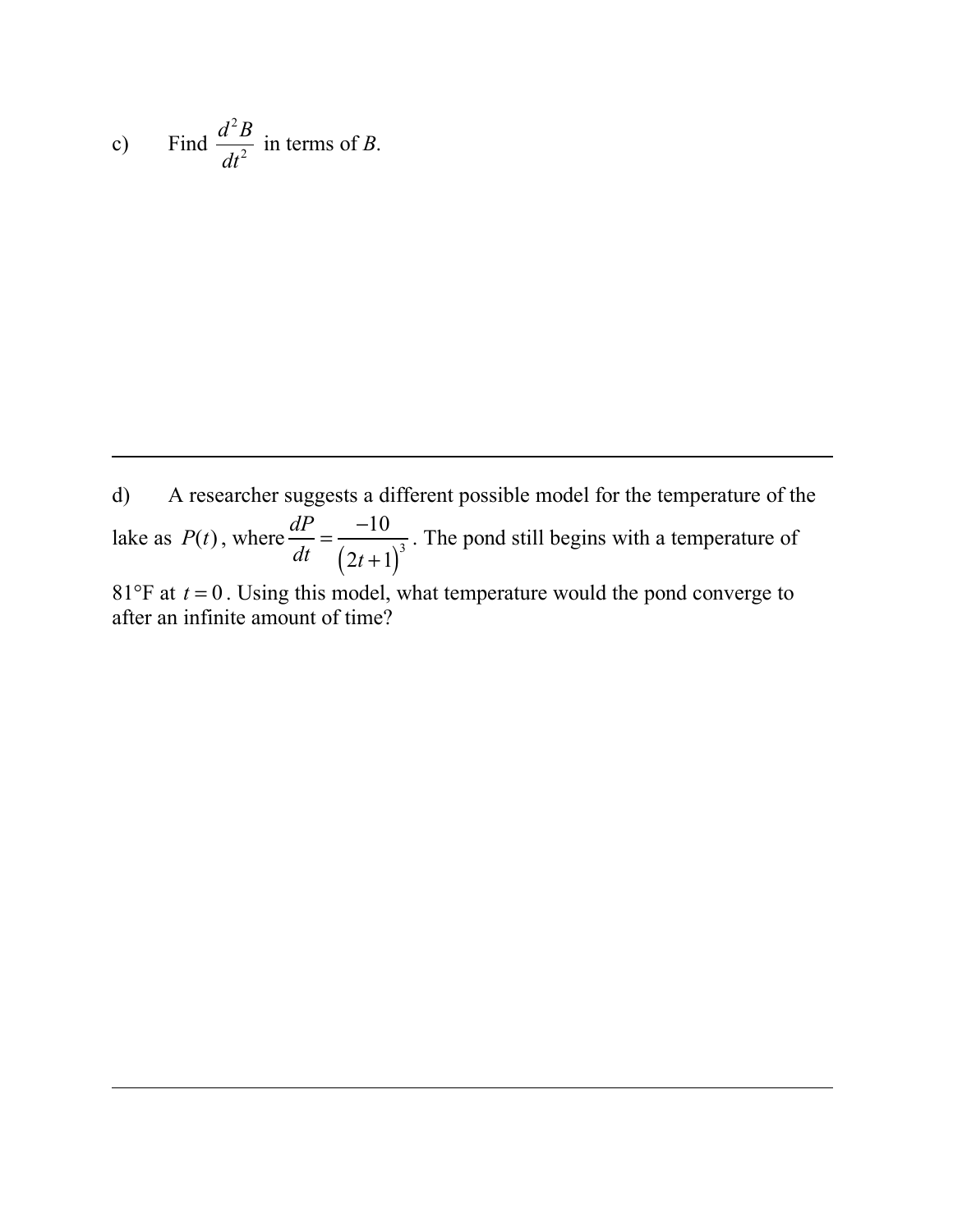5. Below is the graph of  $g(x)$ , which is defined on  $-4 \le x \le 2$  and consists of three line segments and a semicircle. Let  $f(x) = \int_1^x g(t) dt$ .  $\int_1^x$ 



a) Find  $f(-2)$ ,  $f'(-2)$ , and  $f''(-2)$ 

b) On what intervals, if any, is f(x) both decreasing and concave up? Justify your answer.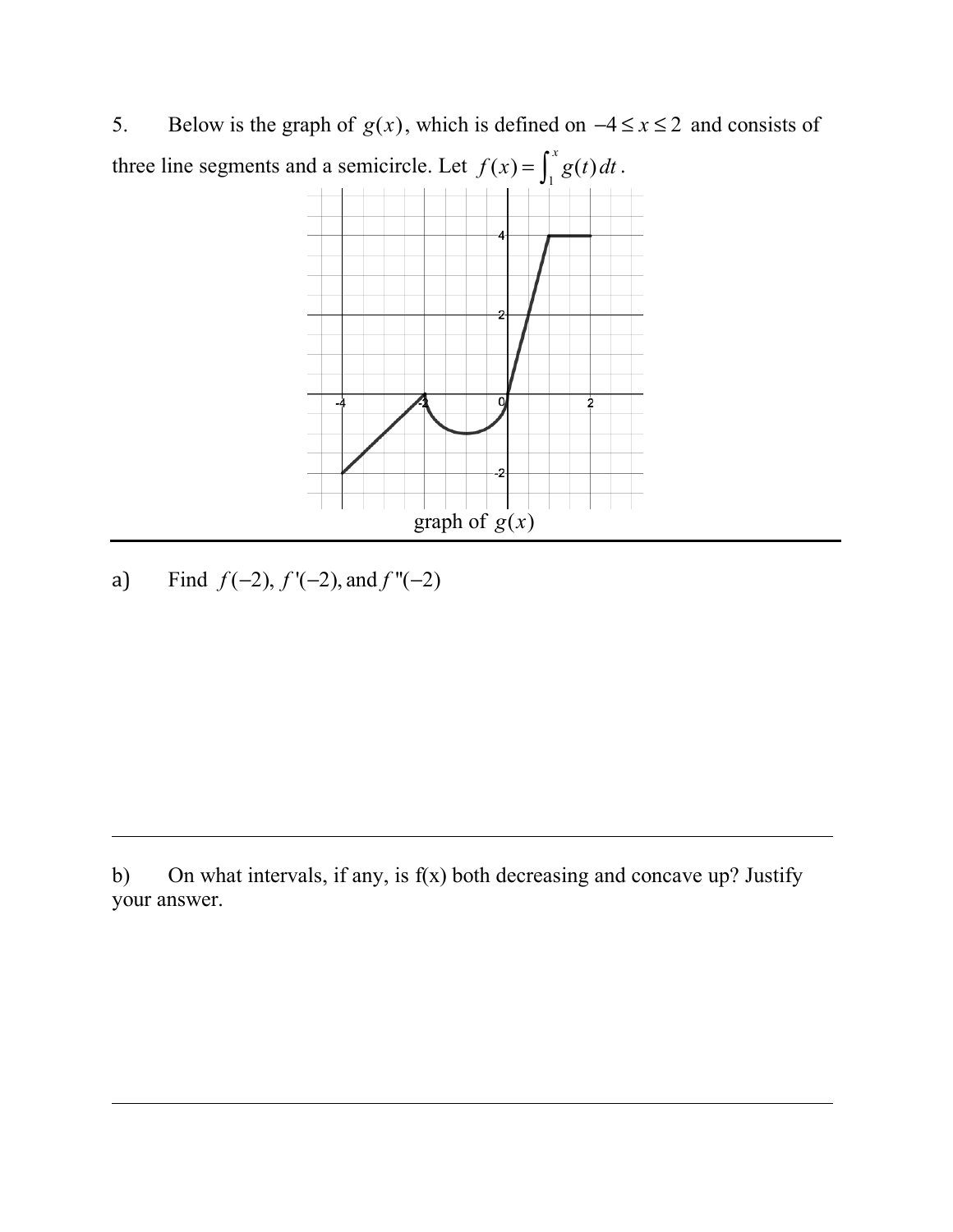c) Find the average rate of change of  $f(x)$  from  $x = -2$  to  $x = 2$ .

d) Identify all *x*-values in the open interval  $-4 < x < 2$  at which  $f(x)$  has a critical point, and classify each critical point as a local minimum, local maximum, or neither. Justify your answers.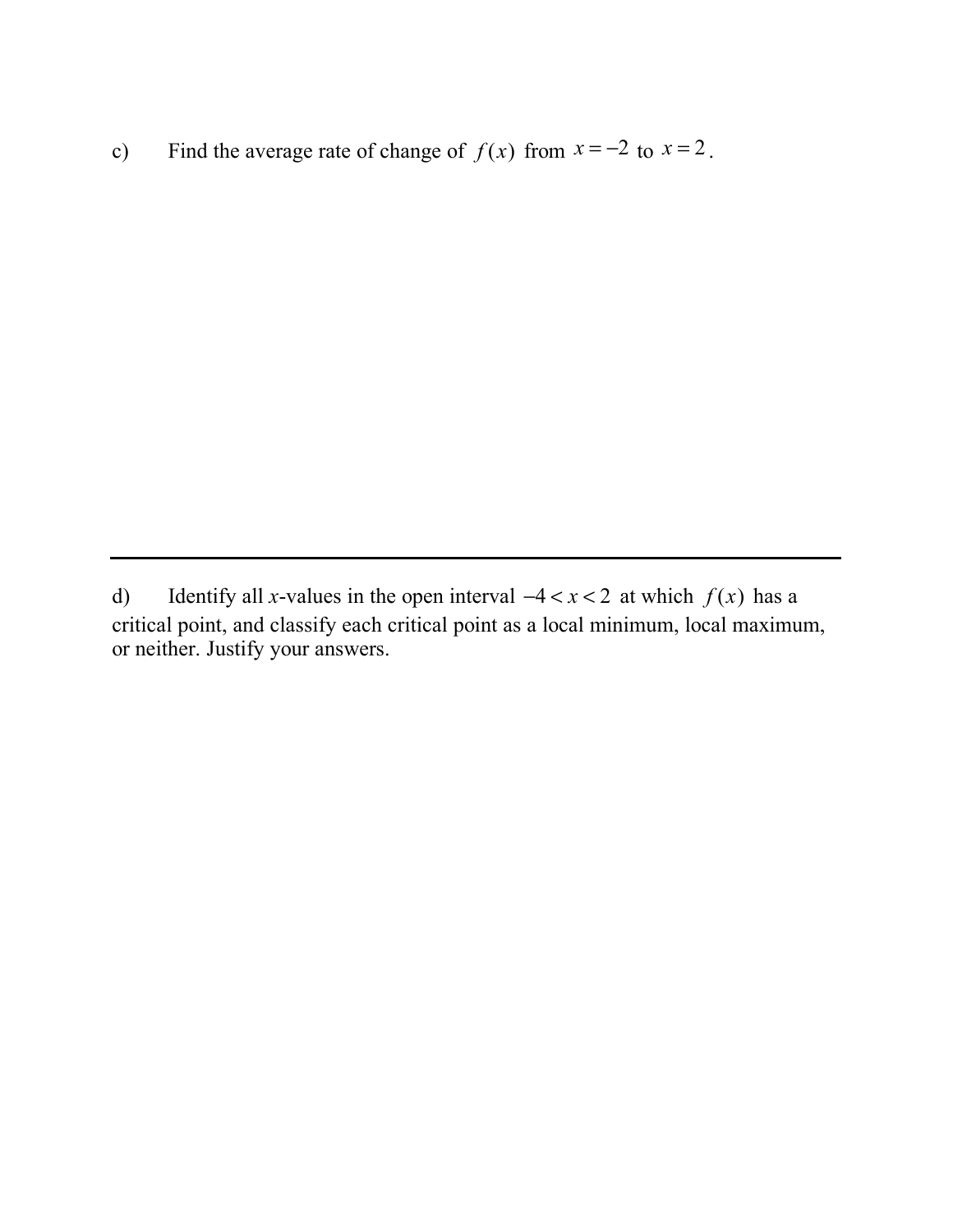6. A twice-differentiable function  $y = f(x)$  has derivative given by the differential equation  $\frac{dy}{dx} = \frac{y}{x}$  and satisfies  $f(1) = -\sqrt{2}$ .  $\frac{dy}{dx} = \frac{x(y^2-1)}{y}$ *y*  $f(1) = -\sqrt{2}$ 

a) Write the equation of the line **normal** to  $y = f(x)$  at the point  $(1, -\sqrt{2})$ .



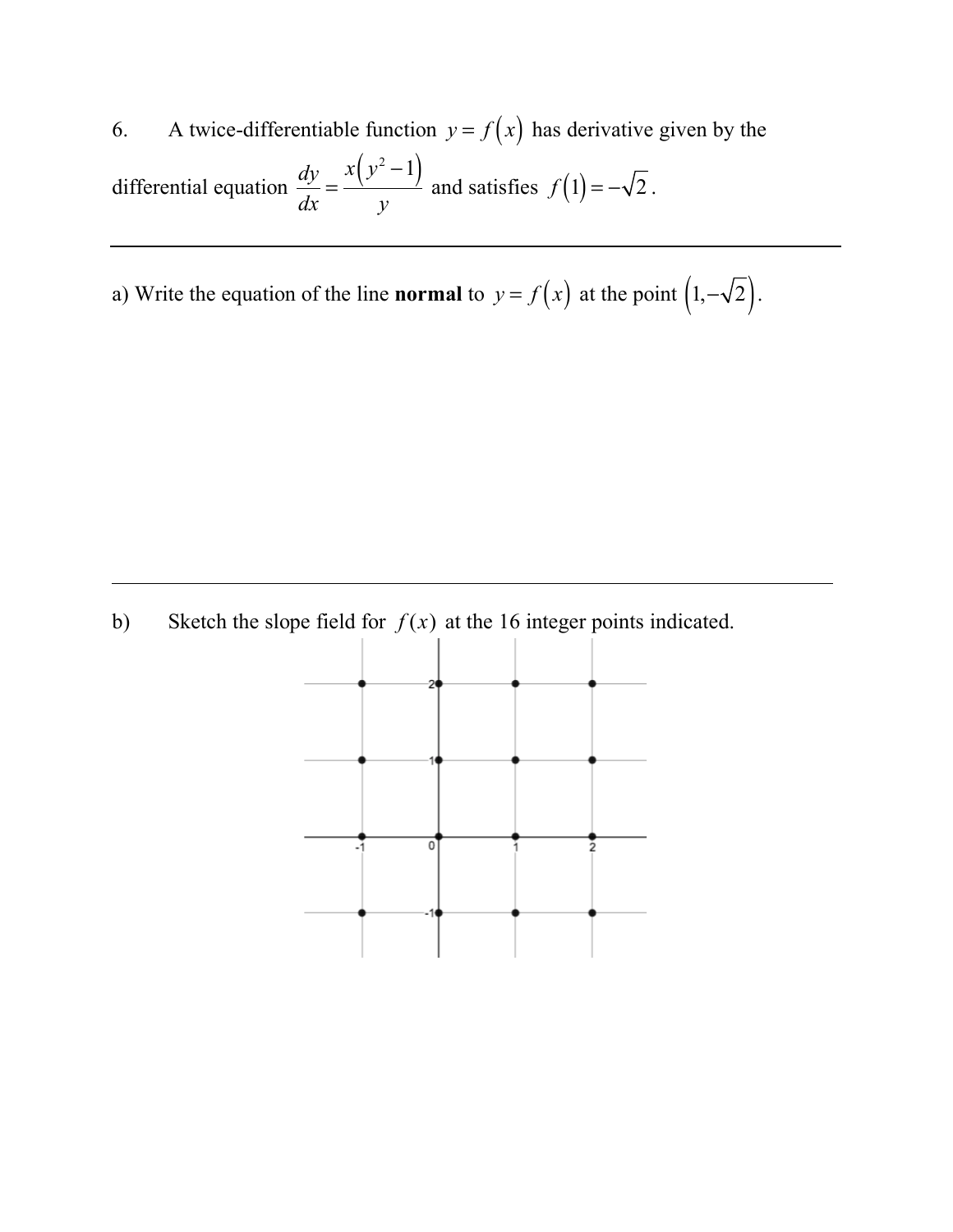c) Find the particular solution  $y = f(x)$  for which  $f(1) = -\sqrt{2}$ .